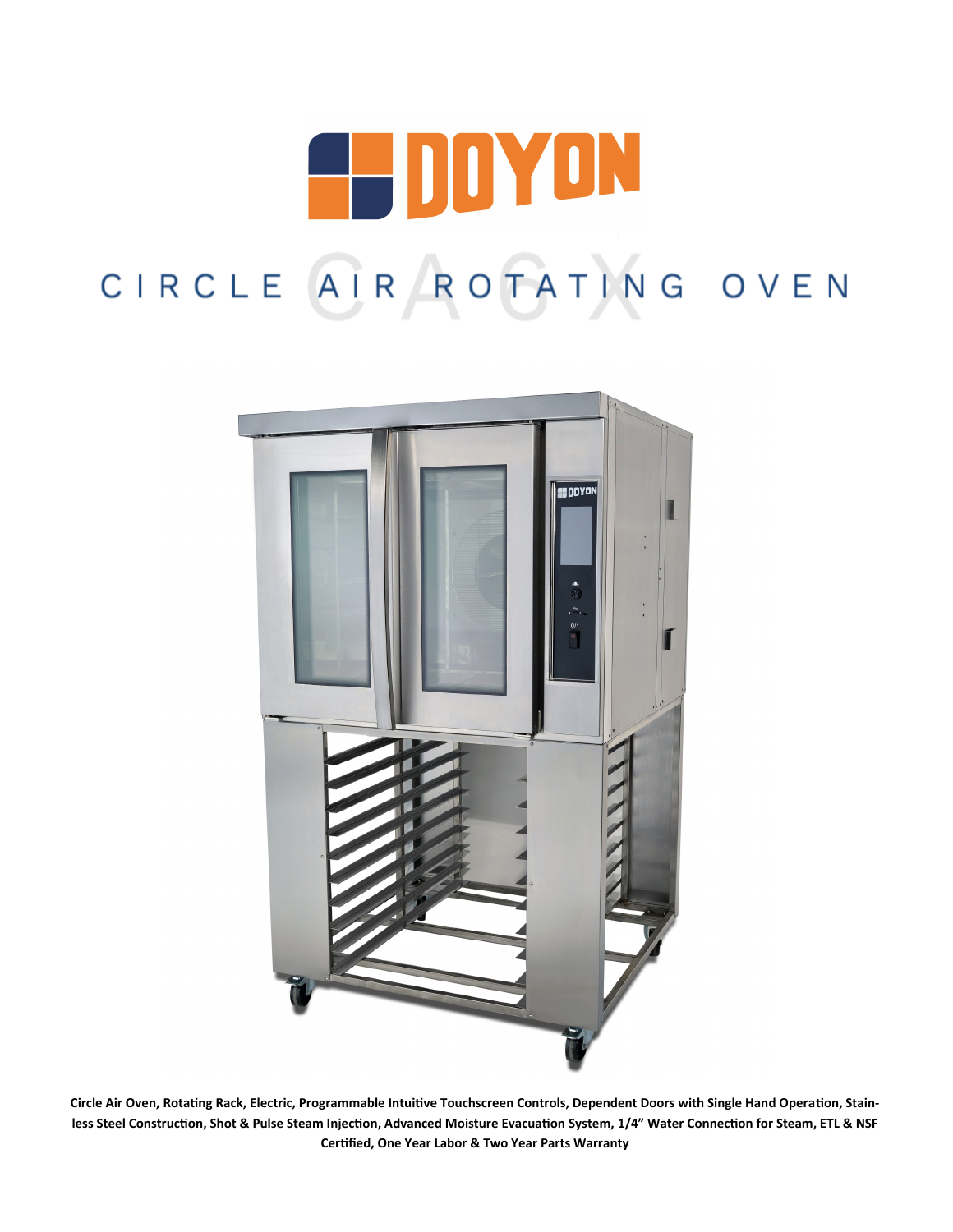

**PROJECT ITEM NO.** 

## **NOTES**

# **MODEL NUMBER: C A 6 X**

**\*PICTURED WITH CA6B**



#### **FEATURES**

- Intuitive Programmable Touchscreen Control - 32 Programmable Recipes
	- 8 Stage Baking
- $\Box$  Digital Temperature Control up to 500°F (260°C)
- □ Removable, Rotating Rack System for Even Baking
- Door Switch Cutoff for Fan Blower
- □ Shot & Pulse Steam Capabilities
- Dependent Doors for Single Hand Operation
- **Advanced Moisture Evacuation System**
- $\Box$  Jet Air Exclusive Patented Reversing Fan System

#### **CONSTRUCTION**

- □ Stainless Steel Construction
- Cool Touch Handles

#### **OPTIONS & ACCESSORIES**

- Water Filter (PLF240)
- Equipment Stand (CA6B)
- Wire Shelf (GR17T26)
- □ Nickel Plated Pizza Shelf (GRPIZ3)
- **Available in 480V Rating**
- $\Box$  Stacking Kit (for CA6X double stack)

#### **CLEARANCES**

- 1" (25mm) Sides & Back
- □ 4" (102 mm) Bottom
- $12''$  (305 mm) Top

#### **WARRANTY**

□ One Year Labor & Two Year Parts

| Model | Crated | <b>Overall Dimensions</b> |         |         | <b>Interior Dimensions</b> |        |         | <b>Pan Capacity</b> | Shelf Spacing |
|-------|--------|---------------------------|---------|---------|----------------------------|--------|---------|---------------------|---------------|
|       | Weight | W                         | D       | н       | W                          | D      | н       | (18"x26")           |               |
| CA6X  | 825    | 43 5/8"                   | 53 3/8" | 36 3/4" | 27''                       | 331/2" | 28 1/2" |                     | 4"            |
|       | (375)  | (1108)                    | (1356)  | (985)   | (686)                      | (851)  | (724)   | ь                   | (102)         |

| Model | Gas System               |      |                          | <b>Water Inlet</b> | Electrical System *ground wire not included |               |      |    |                |       |             |  |
|-------|--------------------------|------|--------------------------|--------------------|---------------------------------------------|---------------|------|----|----------------|-------|-------------|--|
|       | <b>BTU</b>               | D.H. | G.I.                     |                    | <b>Volts</b>                                | <b>Phases</b> | Amps | kW | Wires*         | Hz    | <b>NEMA</b> |  |
| CA6X  | $\overline{\phantom{a}}$ | ۰    | $\overline{\phantom{0}}$ | 1/4''              | 208-240                                     |               | 63   | 13 | $\overline{2}$ | 50/60 |             |  |
|       |                          |      |                          |                    | 208-240                                     | 3             | 37   | 13 | 3              |       |             |  |
|       |                          |      |                          |                    | 480                                         |               | 16   | 13 |                |       |             |  |

**SPECIFICATIONS SUBJECT TO CHANGE WITHOUT NOTICE FOLLOW US KCL & REVIT DRAWINGS UPON REQUEST REVISION 4 | 4/14/2021 PRINTED IN THE U.S.A.**

# **Doyon**



5600 13th Street, Menominee, MI 49858 **906.863.4401 | 800.338.9886 | [www.doyon.qc.ca](http://www.doyon.qc.ca/)**

 $\mathbf C$ 

 $\bullet$   $\bullet$